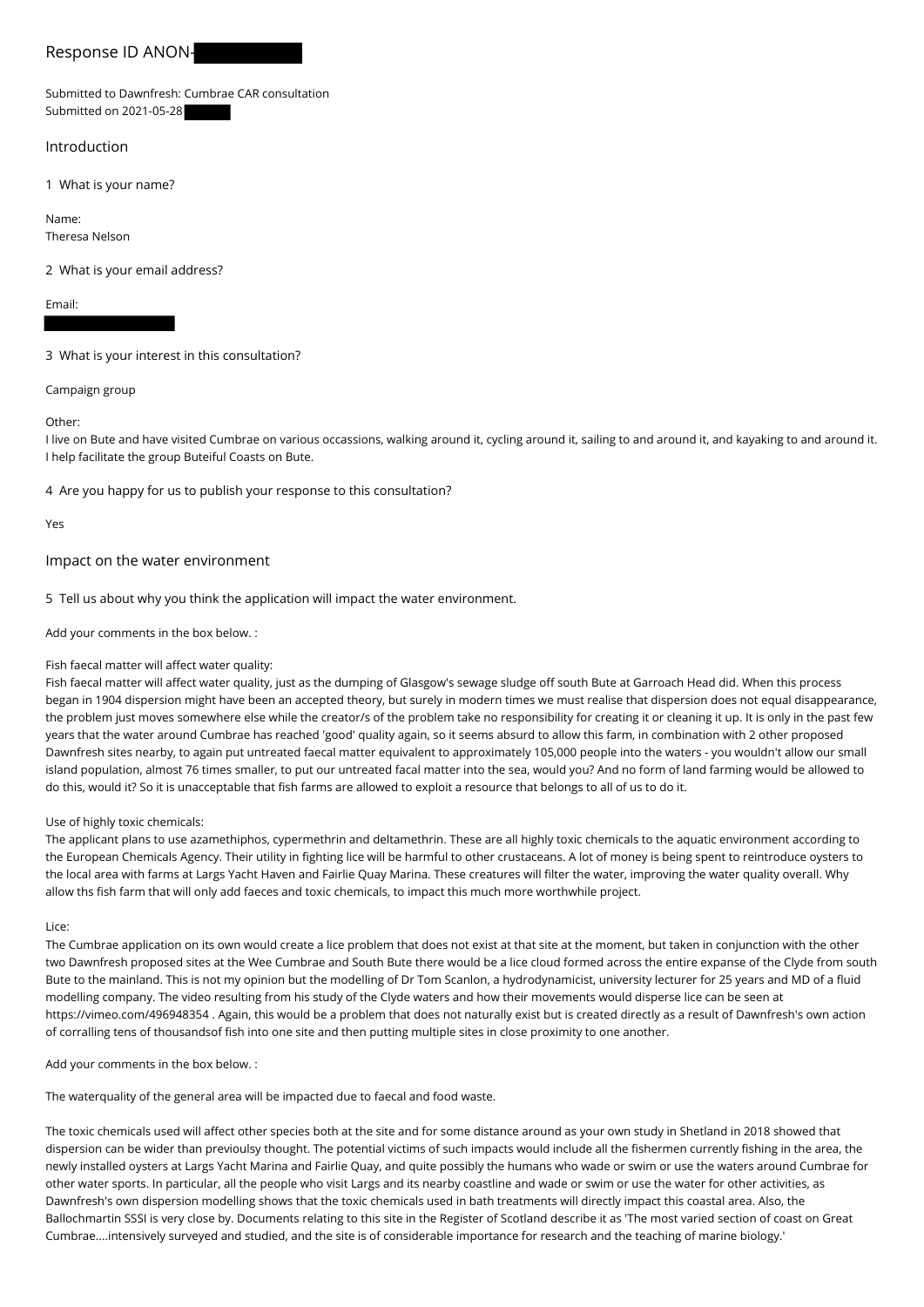A further document states that 'Anyone who proposes to carry out one of the operations listed below must first consult the Nature Conservancy Council (now Nature Scotland).' This application would have Dawnfresh carrying out three of the listed operations: 6 application of pesticides, 7 dumping, spreading or discharge of any materials and 16b changes in coastal fishing practice or fisheries management and seafood or marine life collection, including the use of traps or fish cages. Why are we not able to see what Nature Scotland has to say about this application as part of this consultation?

The lice problem that will be created by this proposed site, exponentially increased by the other two proposed sites, will have a huge impact on the wild salmon and trout populations as has recently been accepted. Does SEPA not have an obligation to protect the salmon as they swim to and from the Endrick Waters SAC? How can these applications even be considered?

Add your comments in the box below. :

The three bath treatment chemicals that have been mentioned in the CAR application - azamethiphos, cypermethrin and deltamethrin.

I did not see Formaldehyde or hydrogen peroxide mentioned in the papers we were allowed to see but they would also be of concern if they are mentioned in other documents.

Faecal waste from a large number of fish over an extended period of time - after all we know what happens to a fish tank , even a goldfish bowl, if not cleaned every few days!

I do not understand why we are being given data to look at from 2018 that has been put into outdated modelling software. I also do not understand why Dawnfresh have been allowed to create the model they have based on an insufficient amount of current gathering days if there were difficulties due to weather, an instrument being dislodged by another water user or a glitch in the equipment, then surely it is up to Dawnfresh to spend the time and money to gather the appropriate amount of data. If I as an individual am applying for planning permission to build a house I am not able to gloss over problem areas or cut corners in making the application; why should a company get to do that when there is so much at stake? I do not understand why Glasgow airport wind data and Inverkip meteorological data is used in the modelling. It may be what is available (though there was Inverkip wind data available, I checked the site they referenced in the application) but any of us living in the area know that the winds and weather we face are completely different to that in either of the other two locations mentioned. My husband has been on the tugs on the Clyde since 1974 and can definitively tell you that! After the ECCLR report chastised SEPA rather rigorously for lack of oversight and SEPA reformed its application standards, why are these applications being allowed to use old, irrelevant data input to outdated modelling systems in their submission?

Add your files and documents below: No file uploaded

## Impact on people who use water environment

6 Tell us about why you think the application will impact on people who use the water environment.

Add your comments in the box below. :

I think it will cost some people all or a part of their livelihoods - local fishermen, the new oyster farm, local hoteliers/shopkeepers as people become aware f the toxic chemicals being used around the beaches, particularly in Millport and Largs and decide to go somewhere else for their day trip/paddle

I think it will impact on the success of the re-introduction of oysters to the area, a project that will improve the water quality rather than degrade it as the proposed fish farms would

The proposed fish farm sites are all in the heaviset use areas for kayaking, sailing and merchant navy activity so anyone participating in these activities would be impacted. This could have a knock on effect as sailors want to avoid the cages and their extended anchoring systems and sail to places without these, as kayakers decide to go to a less environmentally degraded area to enjoy their day paddling. My daughter sat on her tug for four days when the two ships broke loose from Hunterston Jetty a few months ago, holding the two vessels in place and she said they would have been sitting on or running into the fish farm if it had been there.

As well, it is a detraction from the scenic beauty of the area so might impact the charter companies running tours of the area.

In addition, I would think that it wouldnegatively impact the quality of the research that takes place related to the Ballochmartin SSSI.

Add your comments in the box below. :

as above

Add your comments in the box below. :

#### As in question 5, part 3:

The three bath treatment chemicals that have been mentioned in the CAR application - azamethiphos, cypermethrin and deltamethrin.

I did not see Formaldehyde or hydrogen peroxide mentioned in the papers we were allowed to see but they would also be of concern if they are mentioned in other documents.

Faecal waste from a large number of fish over an extended period of time - after all we know what happens to a fish tank , even a goldfish bowl, if not cleaned every few days!